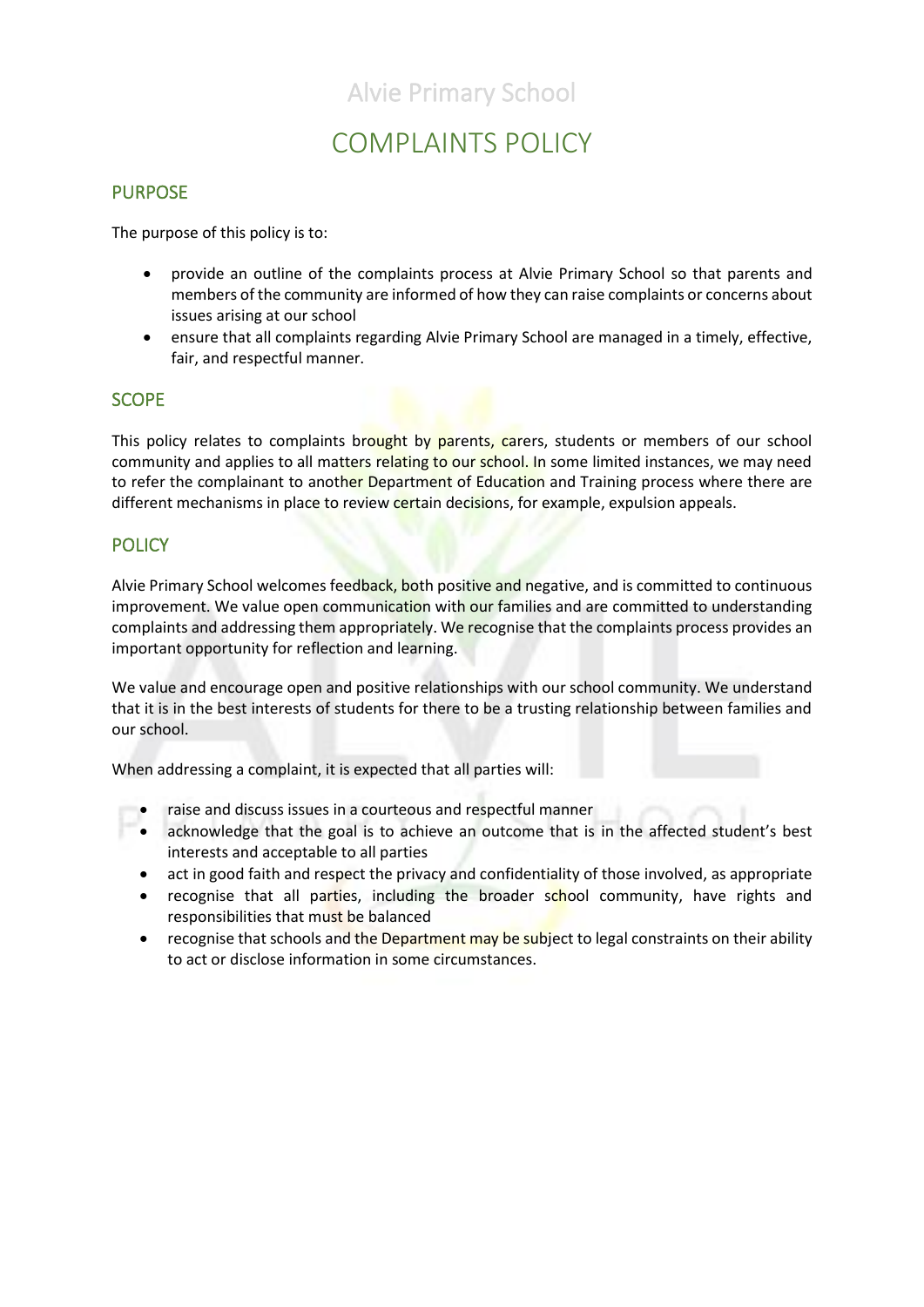# Alvie Primary School

# COMPLAINTS POLICY

#### Preparation for raising a concern or complaint

Alvie Primary School encourages parents, carers or members of the community who may wish to submit a complaint to:

- carefully consider the issues you would like to discuss
- consider you may not have all the facts relating to the issues that you want to raise
- think about how the matter could be resolved
- be informed by checking the policies and guidelines set by the Department and Alvie Primary **School**

#### Complaints process

Alvie Primary School always encourages parents/carers and community members to discuss any concerns that they may have. Concerns in the first instance should, if related to the classroom be directed to your child's teacher by appointment. Where possible, school staff will work with you to ensure that your concerns are appropriately addressed. If the concern is not classroom related an appointment can be made to see the Principal.

Where concerns cannot be resolved in this way, parents or community members may wish to make a formal complaint to the Principal.

If you would like to make a formal complaint, in most cases, depending on the nature of the complaint raised, our school will first seek to understand the issues and will then convene a resolution meeting with the aim of resolving the complaint together. The following process will apply:

- 1. **Complaint received:** Please email or phone to arrange a meeting through the front office with the Principal, to outline your complaint so that we can fully understand what the issues are. We can discuss your complaint in a way that is convenient for you, whether in writing, in person or over the phone.
- 2. **Information gathering:** Depending on the issues raised in the complaint, the Principal may need to gather further information to properly understand the situation. This process may also involve speaking to others to obtain details about the situation or the concerns raised.
- 3. **Response:** Where possible, a resolution meeting will be arranged with Principal to discuss the complaint with the objective of reaching a resolution satisfactory to all parties. If after the resolution meeting we are unable to resolve the complaint together, we will work with you to produce a written summary of the complaint in the event you would like to take further action about it. In some circumstances, the Principal may determine that a resolution meeting would not appropriate. In this situation, a response to the complaint will be provided in writing.